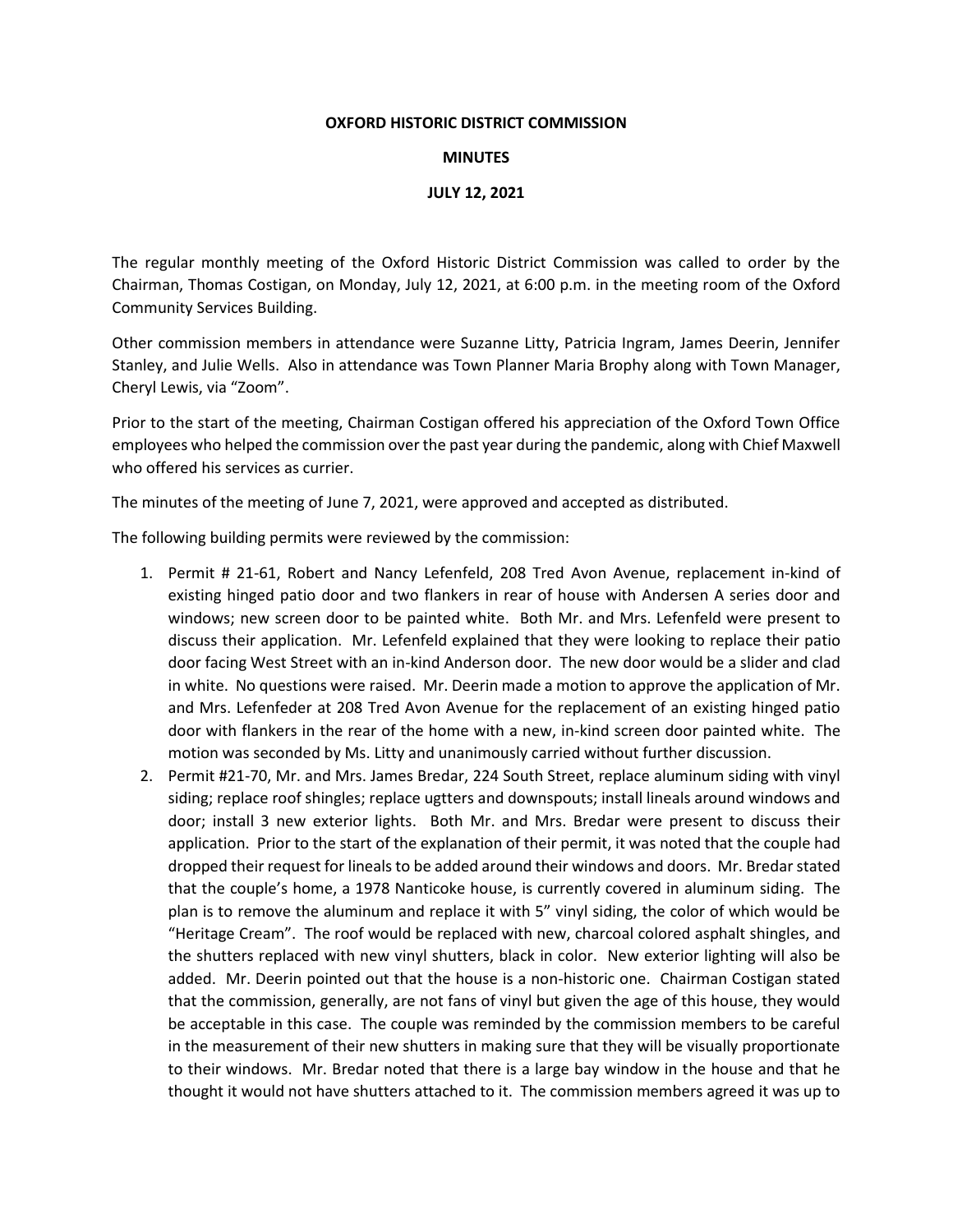the couple for it to have shutters or not. Mr. Deerin made a motion that the commission approved the application for Mr. and Mrs. James Bredar at 224 South Street to replace the aluminum siding on the house with vinyl siding in the color Heritage Cream, to put on a new roof, charcoal in color, with exterior lights as shown in the application, and that the shutters around the windows be proportional to the width of the windows themselves and at the same height as the windows. The motion was seconded by Mrs. Ingram and unanimously carried with all in favor.

- 3. Permit #21-63, Jay and Alice Ann Martin, 204 Factory Street, raising the roof area over the existing kitchen to be able to get a full ceiling height for new kitchen remodel. Both Mr. and Mrs. Martin were present to explain their application. Chairman Costigan noted that the couple had appeared in a virtual meeting recently with the commission to consult with them about this project and asked the couple to explain any changes that may have occurred since their last meeting with them. Mr. Martin explained that the house was built in 1985 and that the work they will be doing would be on the rear of the home involving raising up the existing roof over the kitchen area as well as adding some windows to the back of the house. Originally, they had discussed in their consultation with the commission the possibility of adding on a deck. However, since that last meeting, they had decided not to do that and instead just add a door in the house that would lead outside to the back of the property. There would be a slight change in that transom windows have been proposed to be placed above the new double hung windows in the back of the house. The covering over the new roof will match the rest of the house. Mr. Deerin made a motion that the commission approve the application of Jay and Alice Martin at 204 Factory Street with regards to the plans dated 6/15/21 showing the raising of the roof on a portion of the rear section of the house, installing new windows as shown on sheet A-1 along with a door, including transom windows across each of the six windows on the rear of the house. The motion was seconded by Mrs. Stanley and unanimously carried by all in favor with the suggestion that the owners get more details with regards to the transom windows to add to their plans.
- 4. Permit #21-66, David and Constance Poe, 301 N. Morris St., addition on river elevate on top of existing first floor conservatory; elevator addition adjacent on south elevation. Mr. Poe and his residential designer, Timothy Kearns, were both present to discuss the application. Mr. Poe explained that his house currently has a second-floor deck located on the back of the house that is not useable most of the year and that he would like to change the deck into an enclosed conservatory. He added that would also like to install an outdoor elevator to be located on the southwest side of the house. Mr. Kearns added that the scheme of the plan had not changed much since he had last met with the commission in consultation form. He noted that the rear first floor enclosed glass porch would be replicated on the second floor but would step in by one layer of the wall section. New roofing would match that of the existing on the house. The proposed elevator would be that of a free-standing glass elevator which would be located on near the rear of the south side of the property. Chairman Costigan expressed concerns that the way in which Mr. Kearns had tried to disguise the elevator appeared, to him, to look like a silo. Mr. Kearns responded that was correct but that it wasn't easy to see from the street, other than two of the elevator windows. Chairman Costigan asked if the two windows could be possibly frosted to make them less noticeable. Mr. Kearns responded that could be done. Mr. Poe added that he and his wife had thought about tinting the glass and/or using interior shades. Mrs. Stanley made a motion that the commission approve the plans as presented for an addition above the existing first floor sunroom along with an elevator` addition on the south elevation to match the drawings received June 26, 2021. The motion was seconded by Mr. Deerin and unanimously carried with all in favor.